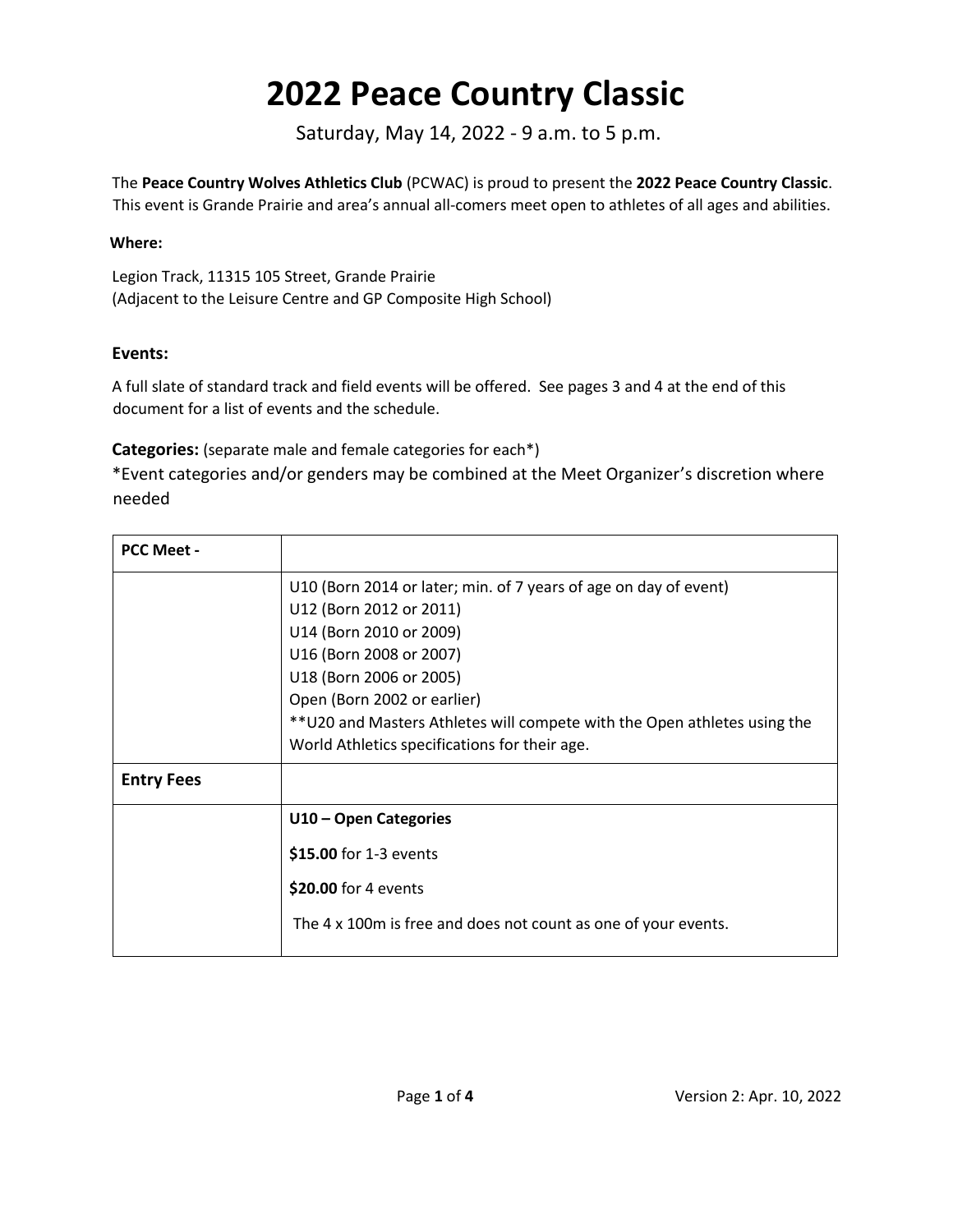Saturday, May 14, 2022 - 9 a.m. to 5 p.m.

#### **Entry Process**

**Enter online at Trackie.com** Registration process details are posted on the PC Wolves Athletics websit[e](https://wolvesac.com/peace-country-classic/) <https://wolvesac.com/peace-country-classic/>

Link to registration[: https://www.trackie.com/online-registration/event/peace-country](https://www.trackie.com/online-registration/event/peace-country-classic/468112/#.YlRc78jMLIU)[classic/468112/#.YlRc78jMLIU](https://www.trackie.com/online-registration/event/peace-country-classic/468112/#.YlRc78jMLIU)

- You can pay online (preferred) OR onsite on race day (cash or cheque payable to the **WAPITI STRIDERS TRACK CLUB)**
- Limit of 4 individual entries + the 4 x 100m / 4x 400m relay.
- Deadline for entries is **Tuesday, May 10 at 11:59 a.m. (Noon)**. Please get your entries in on time. Late entries, \*if accepted\*, will be charged a \$5 penalty.
- **Please, please, please – no race day entries**

## **Facility/Technical Rules**

- 8 lane all-weather track suitable for spikes (7mm or shorter); concrete throwing circles; allweather track surface for all jumps and javelin.
- Hand timing and no wind gauges
- $-$  All races will be timed finals; age categories will be combined into consolidated heats where/when it makes sense
- Starting blocks must be used for all sprint races for the U16, U18, and Open competitors.
- Athletics Canada/World Athletics specifications will be used for hurdles and throwing implements.
- Please note This meet is not sanctioned by Athletics Alberta. Times and marks achieved at the meet are not eligible for national rankings or provincial records.
- Track events take precedence over field events. An athlete entered in a track and a field event at the same time, must check in at the field event, inform the official that he/she is running in another event, and then proceed to the track event.
- Check in/marshal-in at the starting line or at the field event.
- For field events, all athletes will be given **four attempts** to be completed within a 30- minute window for the event.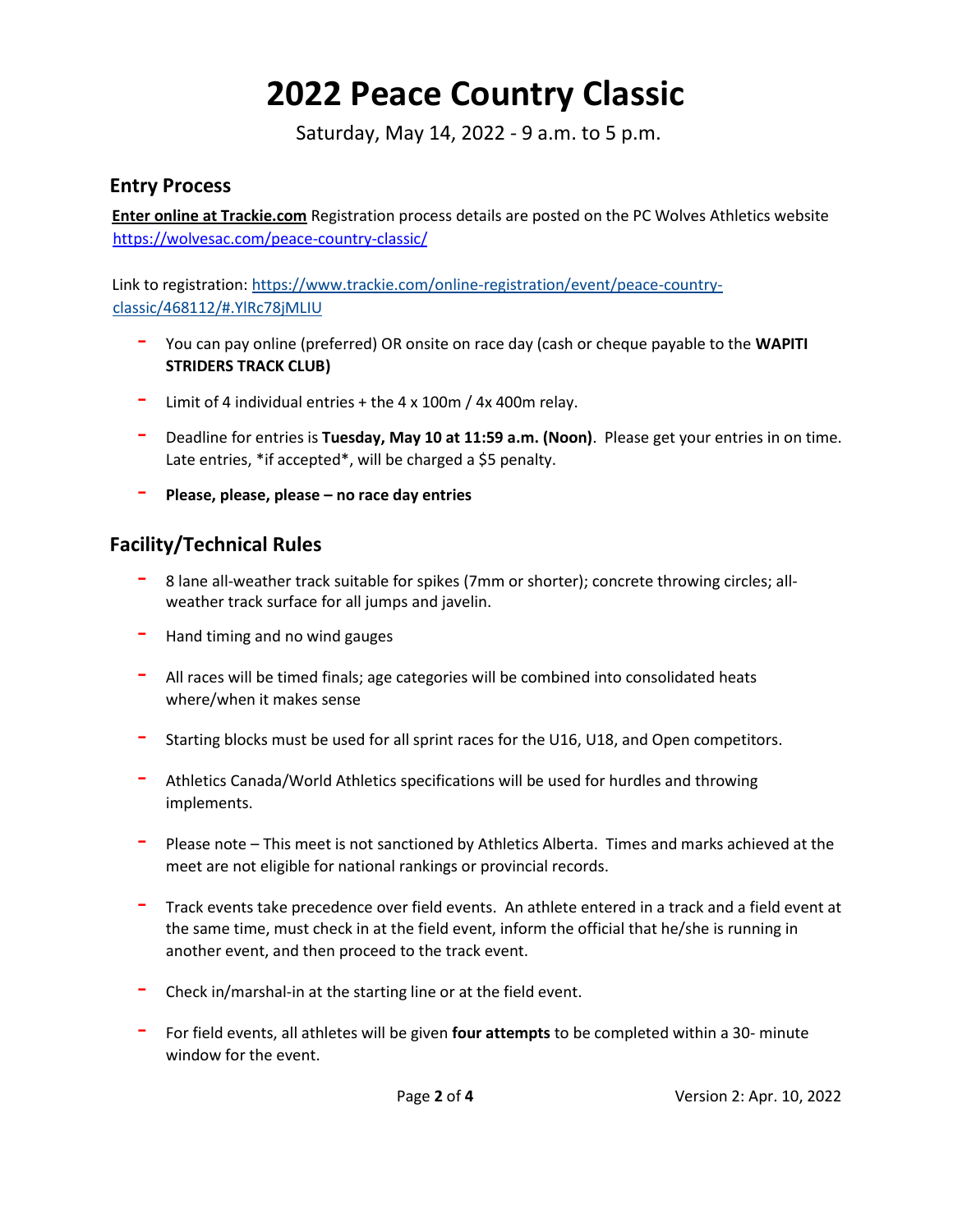Saturday, May 14, 2022 - 9 a.m. to 5 p.m.

- Washroom facilities available on site.

## **Event List**

Track Events

|                 | 60 | 100 | 200 | 400                       | 800 | 1500 | 3000 | Race Walk | Sprint Hurdles (AC<br>Specs)            | $4 \times 100$<br>Relay <sup>1</sup> |
|-----------------|----|-----|-----|---------------------------|-----|------|------|-----------|-----------------------------------------|--------------------------------------|
| U <sub>10</sub> | X  |     |     | X                         |     |      |      |           |                                         | x                                    |
| U12             | X  |     |     |                           | x   |      |      |           |                                         | x                                    |
| U14/U16         |    | X   | X   | $\boldsymbol{\mathsf{x}}$ | X   | x    | x    |           | $80m - 76m (w)$<br>$100m - .84m$ (m)    | X                                    |
| U18             |    | X   | X   | X                         | X   | x    | x    |           | $100m - .76m$ (w)<br>$110m - .91m(m)$   | X                                    |
| Open            |    | X   | X   | X                         | X   | X    | X    | 1500      | $100m - .84m$ (w)<br>$110m - 1.07m$ (m) | X                                    |

Field Events (AC Specifications)

|                   | Standing  | Long | Triple | Shot Put                | Javelin              | <b>Discus</b>      | High |
|-------------------|-----------|------|--------|-------------------------|----------------------|--------------------|------|
|                   | Long Jump | Jump | Jump   |                         |                      |                    | Jump |
| U <sub>10</sub>   | х         |      |        |                         |                      |                    |      |
| U12               | X         |      |        | $2$ kg                  |                      |                    |      |
| U14/16            |           | X    | X      | 3 kg (w),<br>4 kg (m)   | $500g(w)$ , 600g (m) | 1kg                | X    |
| U18               |           | X    | X      | 3 kg (w),<br>$5$ kg (m) | 600g (w), 700g (m)   | 1kg (w), 1.5kg (m) | X    |
| Open <sup>2</sup> |           | X    | X      | 4 kg (w), 7.26 kg (m)   | $600g(w)$ , 800g (m) | 1kg (w), 2kg (m)   | x    |

1. We'll run a 4 x 400m relay only if necessary.

2. U20 and Masters will use World Athletics specifications

### **Tentative Meet Schedule**

|      | <b>TRACK</b>                   |         | <b>FIELD</b> |                                                  |                       |  |
|------|--------------------------------|---------|--------------|--------------------------------------------------|-----------------------|--|
| 9:15 | U14/U16,<br>3000m<br>U18, Open |         | 9:00         | <b>Standing Long</b><br>Jump - Boys<br>and Girls | U10/U12               |  |
|      |                                |         | 9:15         | Discus - Men                                     | U14/U16, U18,<br>Open |  |
|      |                                |         | 9:30         | Shot Put-<br>Women                               | U14/U16, U18,<br>Open |  |
| 9:45 | 60 <sub>m</sub>                | U10/U12 |              |                                                  |                       |  |